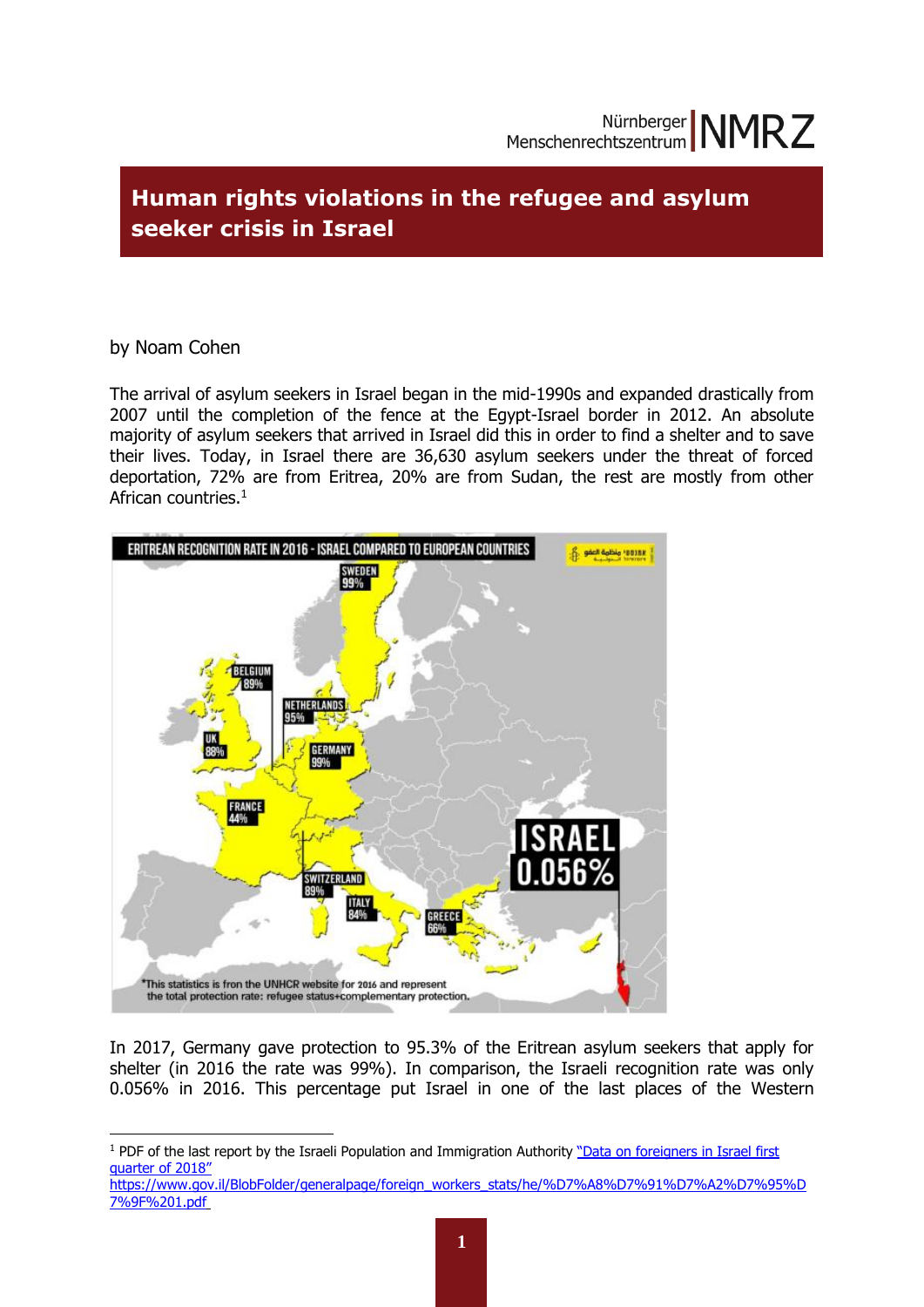countries in recognizing asylum seekers from Eritrea as refugees.<sup>2</sup> However, perhaps the most alarming fact is that the Israeli authorities do not even check most of the applications for refugee status.<sup>3</sup> According to the Israeli Population and Immigration Authority, approximately 2,500 Darfuris applied for asylum, of those five requests were rejected and one approved. The remaining requests have yet to be answered. Only ten Eritreans and one Sudanese have been granted refugee status so far. 8,588 asylum applications are still open.

The average waiting time is 8.5 months for an answer to the application, but there are many applications that were submitted over eight years ago and are still waiting for a decision. 6,514 asylum applications were closed or rejected. In total, 15,113 asylum applications were submitted - only eleven received refugee status - 0.072%

On the 8 May 2018, the State Comptroller of Israel published a report, which dealt amongst other issues with the refugee application system and their harsh life in Israel.<sup>4</sup> According to the report, the Population and Immigration Authority did not check any refugee status determination application (RSD) until 2013.

In 2015, the Immigration Authority rejected 1,620 RSD applications on the ground that they were not submitted during the first year of the asylum seekers' stay in Israel. Following an appeal on this matter made by the NGO Hebrew Immigrants Aid Society (HIAS), the Court ruled that the Immigration Authority's conduct did not meet the test of reasonableness and proportionality and told them to re-check the applications. Today only 3% (47) of the requests have been checked again.

Between 2006 and 2011, Israels Defense Forces (IDF) violated Article 33 of the UN Refugees Convention, the principle of non-refoulement. During this period, Israel sent hundreds of asylum seekers back to Egypt without any verification of their refugee status. In Egypt, they were imprisoned for many months and later sent to their origin countries where many of them were facing torture and death.

From the first years that asylum seekers came to Israel, the forced deportation to a third country in Africa (not to their country of origin) was the solution that right-wing politics tried to promote. The Israeli government also tried to convince refugees to leave Israel voluntarily and offer them a grant of 3500\$ for leaving the country and 5000\$ to receiving country (mostly Rwanda or Uganda). From the beginning of 2014, there were ''voluntarily deported'' 17,084 asylum seekers under massive pressure by the Israeli authorities and under the pretense of this action being voluntarily accepted by the refugees. Despite the state's commitment to the High Court of Justice to establish monitoring and control mechanisms in order to ensure the safety of asylum seekers who were deported to Africa, Knesset member and Deputy Minister of Foreign Affairs, Tzipi Hotovely, said: "We have no way of checking and monitoring the people who were deported to Rwanda or Uganda, the Foreign Ministry office does not have enough manpower to do that and we do not even have an ambassador in these countries". 5

<sup>5</sup> Article with the quote of Tzipi Hotovely:

<sup>&</sup>lt;sup>2</sup> Comparison map between Israel and other countries in the rate of recognition Eritrean as refugees. (Amnesty International Israel, statistics from UNHCR website)

<sup>3</sup> PDF from the annual report by the Israeli State Comptroller, "foreigners in Israel 2018":

[http://www.mevaker.gov.il/he/Reports/Report\\_627/8eaa80a0-a426-4424-aefa-8fdc4e8b176a/221-zarim-2.pdf](http://www.mevaker.gov.il/he/Reports/Report_627/8eaa80a0-a426-4424-aefa-8fdc4e8b176a/221-zarim-2.pdf) <sup>4</sup> The critic of the State is in charge on supervise and reviews the policies and operations of the Israeli government, Wikipedia explanation about the Israeli state comptroller role job: [https://en.wikipedia.org/wiki/State\\_Comptroller\\_of\\_Israel](https://en.wikipedia.org/wiki/State_Comptroller_of_Israel)

<http://www.maariv.co.il/news/politics/Article-621035>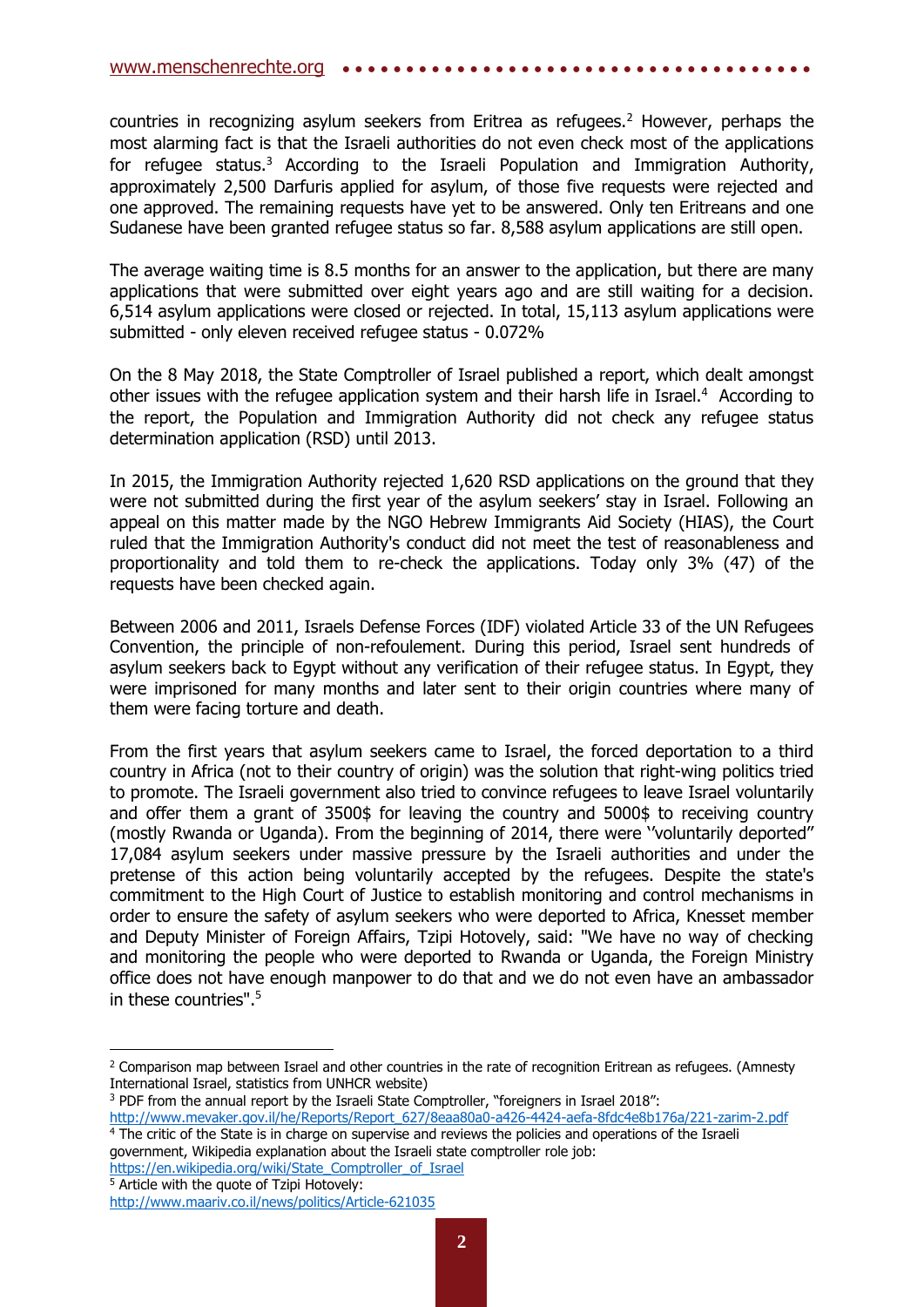#### [www.menschenrechte.org](http://www.menschenrechte.org/) •••••

From January 2017 onward, all asylum seekers who had a job were required to pay an additional tax of 20% from their salaries. This law, called Deposit Law, was made solely for asylum seekers and the only way that they can get the money back is by leaving Israel. Another way the Israeli government ensured that asylum seekers voluntarily left Israel was to issue restraining orders from seven central cities like Tel Aviv, Eilat, Petah Tikva etc. The reason for the restraining orders is to prevent asylum seekers from working in cities with a high demand for workers.

In a press conference on 2 April 2018 Israeli Prime Minister Benjamin Netanyahu and the Interior Minister Aryeh Deri announced an agreement with the United Nations that canceled the forced deportation to Africa and shutting down of Holot Detention Facility. Netanyahu said that the UN agreement was supposed to be that Canada, Germany and Italy would take in 16,250 asylum seekers which Israel would have deported otherwise to Africa, and that the Israeli government would grant another 16,250 asylum seekers temporary residency statuses thus remaining in Israel.<sup>6</sup> The UN, and not Israel – was supposed to conduct negotiations with the Western countries involved in the deal. Later it became known that the countries mentioned by Netanyahu were just as examples. The original agreement also included the relocation of asylum seekers all over Israel and not only in the poor neighborhoods of Tel Aviv. In addition to the agreement, a rehabilitation plan was made, and a large sum investment was supposed to be made in the neighborhoods of South Tel Aviv that were affected the most from the refugee crisis.

On the same day, the agreement with the UN was canceled by Benjamin Netanyahu only eight hours after the announcement at the press conference - leaving asylum seekers and human rights activists in shock.<sup>7</sup>

## **Detention Center "Holot"**

**.** 

Holot Open Detention Facility is a prison for supposedly illegal immigrants, who are detained there for up to one year without a prior trial. $8$  Holot opened in 2013 and the capacity is for 3,360 asylum seekers. The facility is located in southern Israel on the border to Egypt. Because of its isolated location there is almost no possibility of leaving the allegedly open detention center. There are many testimonies of human rights violations in Holot. The detention center is situated in the Negev Desert thus the summer temperatures can easily pass 40°C and in winter as well as at night the temperatures drop to around zero degrees making living there unbearable.

When I visited the detainees in the facility back in 2016, one of the gravest concerns was the lack of proper nutritional meals. Detainees told me about the unbalanced food: only rice was served for breakfast, lunch and dinner (sometimes even uncooked, rotten vegetables, uncooked eggs etc.). Many testimonies were collected by NGOs about the difficult and traumatic experiences in Holot. Another example of the detainees' poor living conditions is their economic situation. Since they are not allowed to work, they receive a monthly pocket money of 16 NIS per day (less than  $4E$ ), while the minimum wage per hour in Israel is almost double. Though, the bus ticket to the closest city to the facility costs 19 NIS, the

<sup>6</sup> UNHCR article about the agreement with Israel: [http://www.unhcr.org/news/press/2018/4/5ac261bd4/unhcr](http://www.unhcr.org/news/press/2018/4/5ac261bd4/unhcr-israel-sign-agreement-find-solutions-eritreans-sudanese.html)[israel-sign-agreement-find-solutions-eritreans-sudanese.html](http://www.unhcr.org/news/press/2018/4/5ac261bd4/unhcr-israel-sign-agreement-find-solutions-eritreans-sudanese.html)

<sup>7</sup> Article by the independent about the cancellation of the Israeli-UN agreement:

[https://www.independent.co.uk/news/world/middle-east/israel-un-deal-african-migrants-resettlement-jerusalem](https://www.independent.co.uk/news/world/middle-east/israel-un-deal-african-migrants-resettlement-jerusalem-palestine-netanyahu-a8286076.html)[palestine-netanyahu-a8286076.html](https://www.independent.co.uk/news/world/middle-east/israel-un-deal-african-migrants-resettlement-jerusalem-palestine-netanyahu-a8286076.html)

<sup>8</sup> Picture of detainees from "Holot" detention center [\(Activestills.org\)](https://activestills.org/)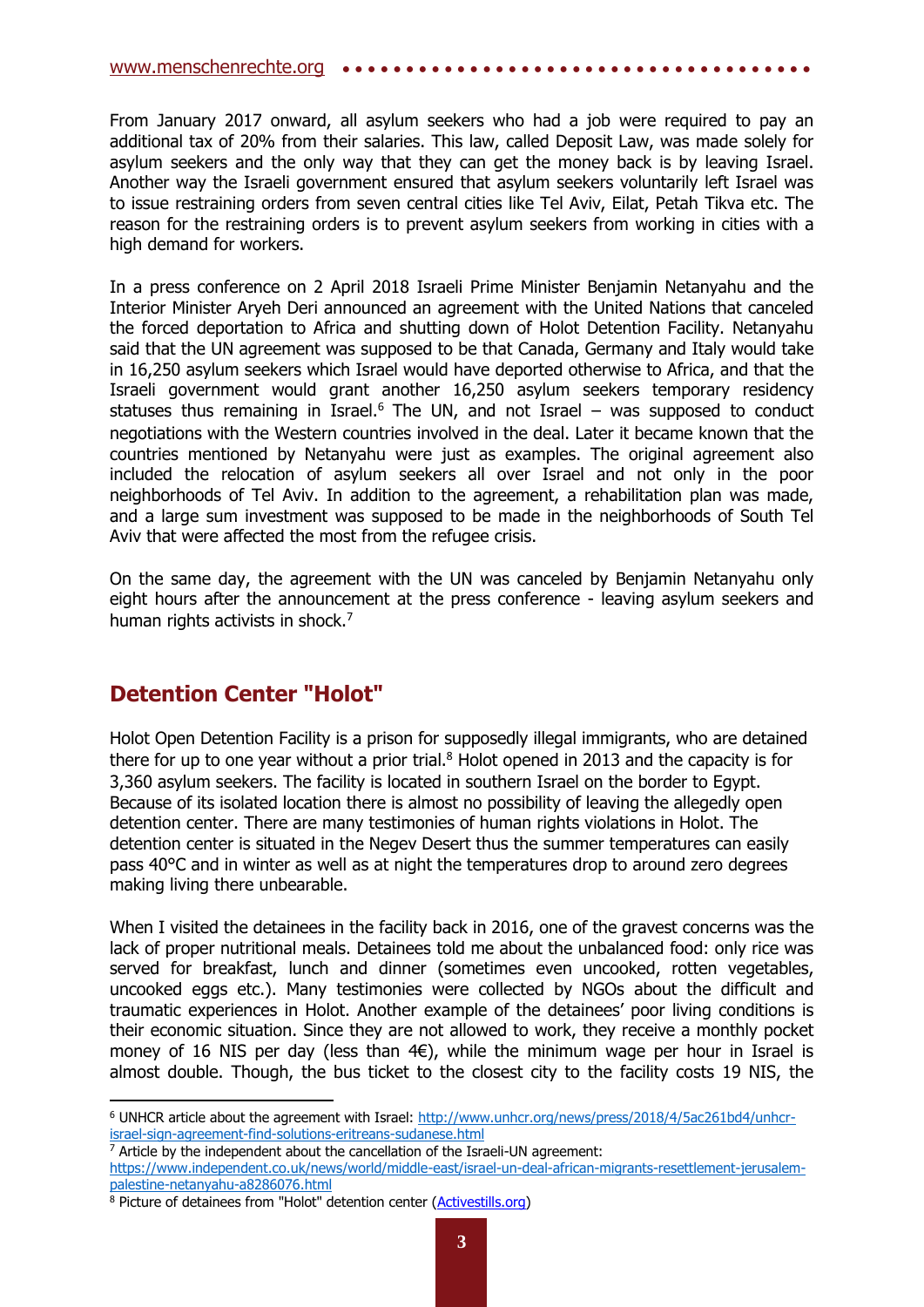asylum seekers also had to buy basic things such as hygiene products, clothing etc. There are testimonies about unjustified fines. According to a report by the NGO the Hotline for Refugees and Migrants only half of the detainees received the full amount of the pocket money - the rest received lower amounts and some of them did not get any money at all. $9$ 



The people from the immigration office always tell us, "What will you do all your life here in the desert? Sign the form and go back to your country. ' All the time they tell us, 'Sign, sign.' but I cannot go back to Sudan. I'm scared for my family. I'll stay in prison as long as necessary. Even now people are being killed in Darfur. One minute there, and they'll kill me, too"

(Anwar, asylum seeker from Sudan) *10*

On 27 June 2014, 1,000 asylum seekers left Holot without permission to protest against the human rights violations in the facility. In a statement issued by the asylum seekers, they demanded appropriate medical care to the detainees, the release of asylum seekers that have been imprisoned for two years or more and allowing the UN to be more involved in their situation amongst other demands. The protestors arrived at the Israeli-Egyptian border when they were stopped by the Israeli Defense Forces (IDF) and went back to Nitzana Forest, located about 5km from Holot, there they stayed for two days. On 29 June 2014, the Immigration authority, the police, and the IDF attacked the asylum seekers using extreme violence and forced them to go by buses back to the detention center. <sup>11</sup>

**<sup>.</sup>** <sup>9</sup> Report by The NGO Hotline for Refugees and Migrants, ''Rwanda or Saharonim'': <https://hotline.org.il/wp-content/uploads/2015/07/Rwanda-or-Saharonim-HEB-web.pdf> <sup>10</sup> Credit to The Hotline for Refugees and Migrants for the quote from Anwar interview

<sup>&</sup>lt;sup>11</sup> Picture taken in the demo in Nitzana Forest, p.5 [\(Activestills.org\)](https://activestills.org/)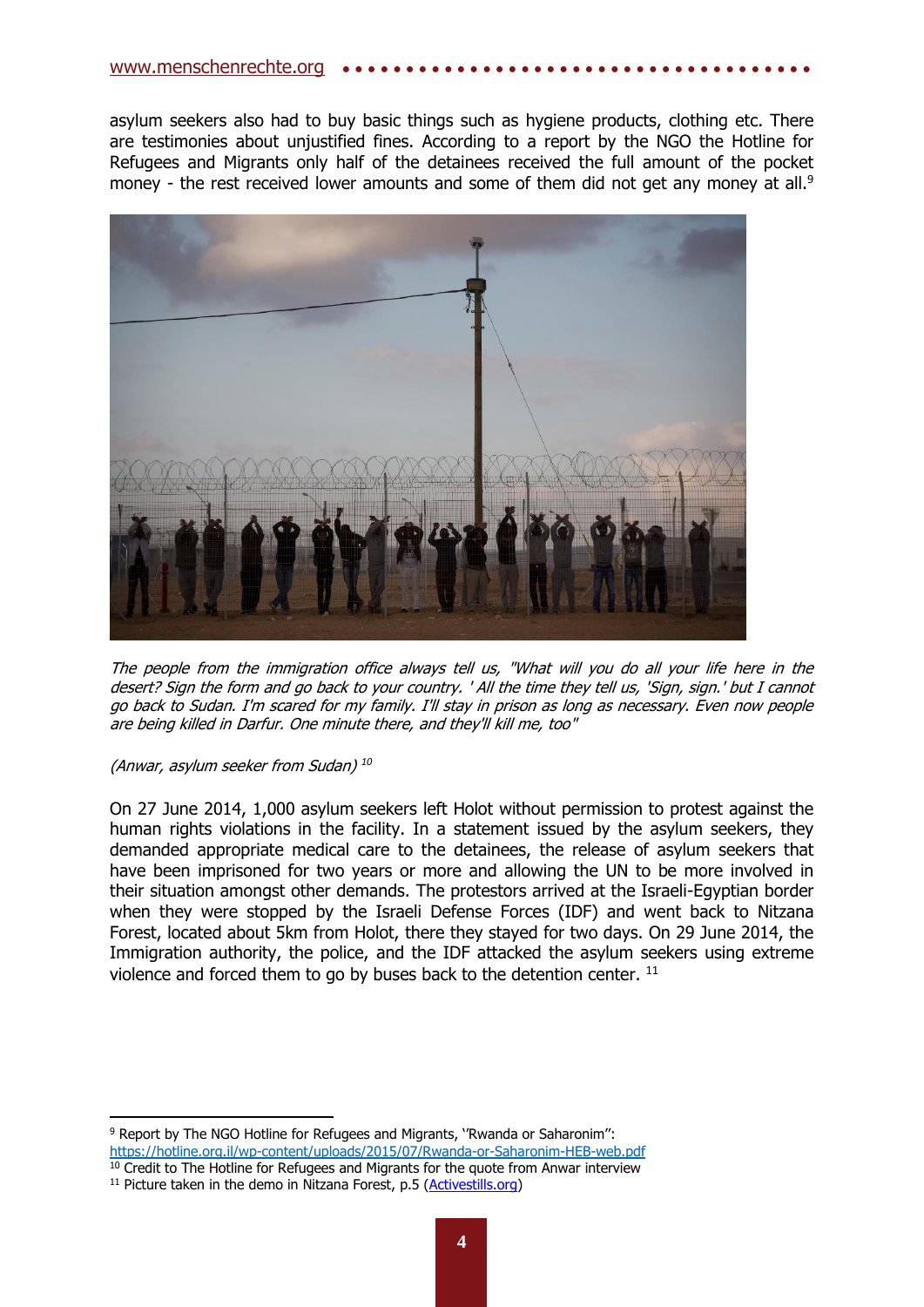

In April 2018, the Interior Minister Aryeh Deri said; "Holot detention center costs Israel more than 250 million shekels and has produced no profit or benefit to the fight against immigration". <sup>12</sup> Three weeks later, Netanyahu said that Holot should be reopened at full capacity. But since the Israeli government did not present the High Court any alternative solution, the court ordered to release all the detainees from the facility.

## **Stories from refugees**

In June 2018, I did an *interview with Haili<sup>13</sup>*, an Eritrean asylum seeker, that had lived in Israel in for the past six years. Haili spoke about his life in Eritrea, his way to Israel and the comparison between the idea he had about Israel before he arrived and the reality of life in Israel after six years. The interview with Haili is a small insight into the lives of tens of thousands of asylum seekers who are not recognized as refugees in Israel. The first time I filled an RSD form (Refugee Status Determination) with a refugee he was 50 years old, the story about why and how he got to Israel sounded similar to other refugee stories. During the interview he showed me his hand and explained me that the Bedouins in Sinai Torture camps cut off three of his fingers and large part of his hand for a ransom. He was a soldier in the Eritrean Army for more than twenty years but he still has to fight for his right to live.

<sup>&</sup>lt;sup>12</sup> Article with the quote of Aryeh Deri about Holot:<https://news.walla.co.il/item/3147351>

<sup>&</sup>lt;sup>13</sup> Click to read the [interview](http://www.menschenrechte.org/wp-content/uploads/2018/07/Interview_Haili.pdf) with Haili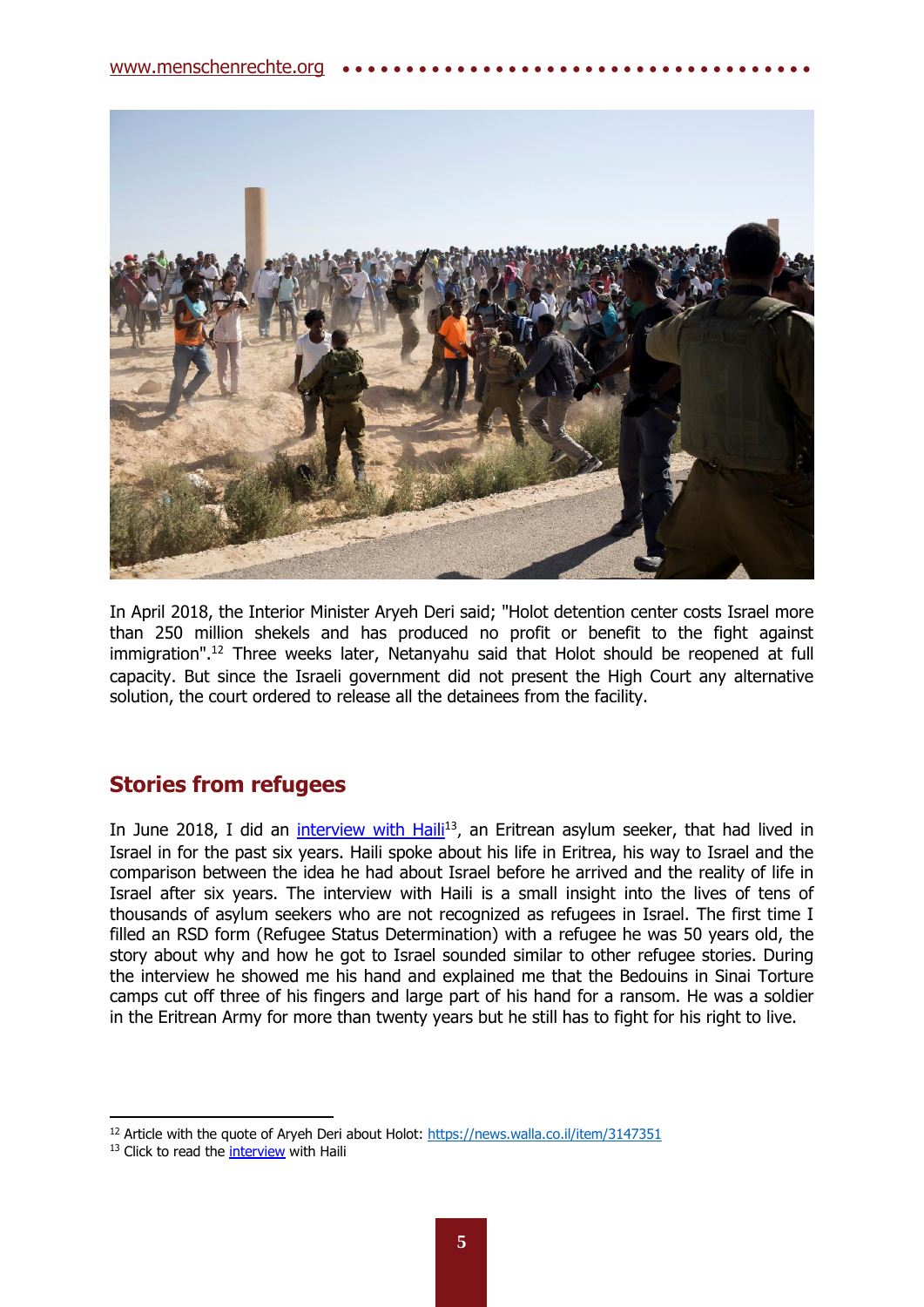#### [www.menschenrechte.org](http://www.menschenrechte.org/) ••

"Israel is the only democracy that we can walk to" - this sentence is what most asylum seekers said when they were asked for the reason why they came to Israel. The refugees that came to Israel truly believed that they would receive protection because of the terrible situation in their countries.

According to testimonies collected by the Israeli NGO Physicians for Human Rights Israel, almost all the asylum seekers that have been deported from Israel to Rwanda suffered major difficulties by the Rwandese government. The asylum seekers did not get visas or refugee statuses as promised. The testimonies provided by the NGO say that the asylum seekers have been robbed and endured extreme violence. The lack of official status determination made them flee Rwanda to North Africa towards Europe through the Mediterranean Sea where they could be kidnapped by human traffickers or taken to torture camps. Israel knows that Eritrea and Sudan are too dangerous for the refugees, therefore, currently Israel does not send them back to their home country and tries to deport them to a third country.

### **Xenophobia in Israel**



The hatred and discrimination towards minorities in Israel is based on hate speeches by extreme right-wing politicians and organizations, and it's not directed only to asylum seekers, but also to Arabs, LGBT, women, Ethiopian Jews and other discriminated groups.

On 23 May 2012, a violent demonstration against asylum seekers was organized by four members of the Knesset in South Tel Aviv. One of the Knesset members who delivered a speech at the rally was Miri Regev from the right-wing government party- Likud, she said: "The Sudanese are cancer in our bodies... We will not allow people to come looking for jobs in Israel..." Regev went on and said the following about human rights organizations: "These leftists submit an appeal to the High Court of Justice and try to stop the deportation, they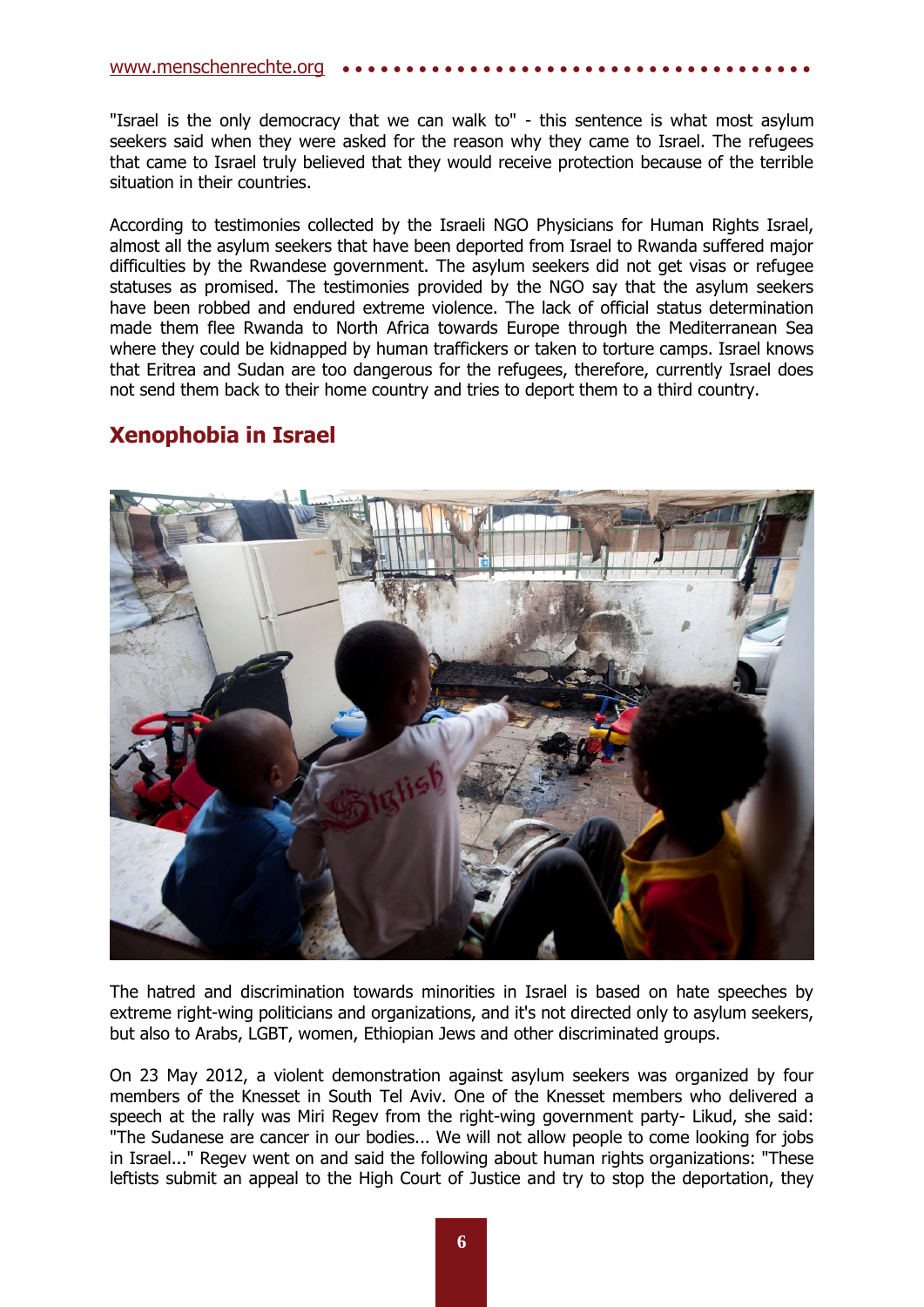#### www.menschenrechte.org

need to be ashamed of themselves".<sup>14</sup> It is not surprise that this evening ended with big riots, attacks against asylum seekers and the police. Today, Miri Regev is the Minister of Culture and Sport in Israel.

In April 2012, an Israeli citizen threw seven Molotov cocktails on random asylum seekers homes as an act of "revenge". One of the Molotov cocktails hit a refugee kindergarten, which hosted at that time 21 refugee children, luckily without casualties.<sup>15</sup> Although this was an extreme act since the arrival of the first asylum seekers to Israel, there were harassments against them from civil organizations, but also from government-sponsored organizations.

I would like to mention a few Israeli NGOs that fight for human rights and against the deportation such as *Elifelet*, an NGO that was founded in order to help children of refugees<sup>16</sup>; Amnesty International Israel for which I have worked in the past two years; Orthodox Jews Against Deportation<sup>17</sup>; Aid Organization for Refugees and Asylum Seekers in Israel (ASSAF), Hotline for Refugees and Migrants and many more. In March 2018, a demonstration was held in Tel Aviv against the deportation of asylum seekers. About 30,000 demonstrators came in order to protest against Israel's treatment of refugees<sup>18</sup>.



 $14$  Two links from the demonstration, the first to a short video with English subtitles 23/5/2012: <https://www.youtube.com/watch?v=ZQ77Dkdbl5Q>

link to a longer video from the demo without subtitles: https://www.youtube.com/watch?v=PRIL10ErBV0

<sup>&</sup>lt;sup>15</sup> Picture taken day after the Molotov Cockatiel was thrown to the refuge Kindergarten [\(Activestills.org\)](https://activestills.org/) <sup>16</sup> "Elifelet" website:<https://www.elifelet.org/en>

<sup>&</sup>lt;sup>17</sup> "Orthodox Jews against deportation" one of many NGO's that fight against the deportation. Link to an article about the NGO:<https://www.youtube.com/watch?v=6BFoiTU1sLE>

<sup>18 &</sup>quot;Orthodox Jews against deportation" one of many NGO's that fight against the deportation. Link to an article about the NGO:<https://www.youtube.com/watch?v=6BFoiTU1sLE>